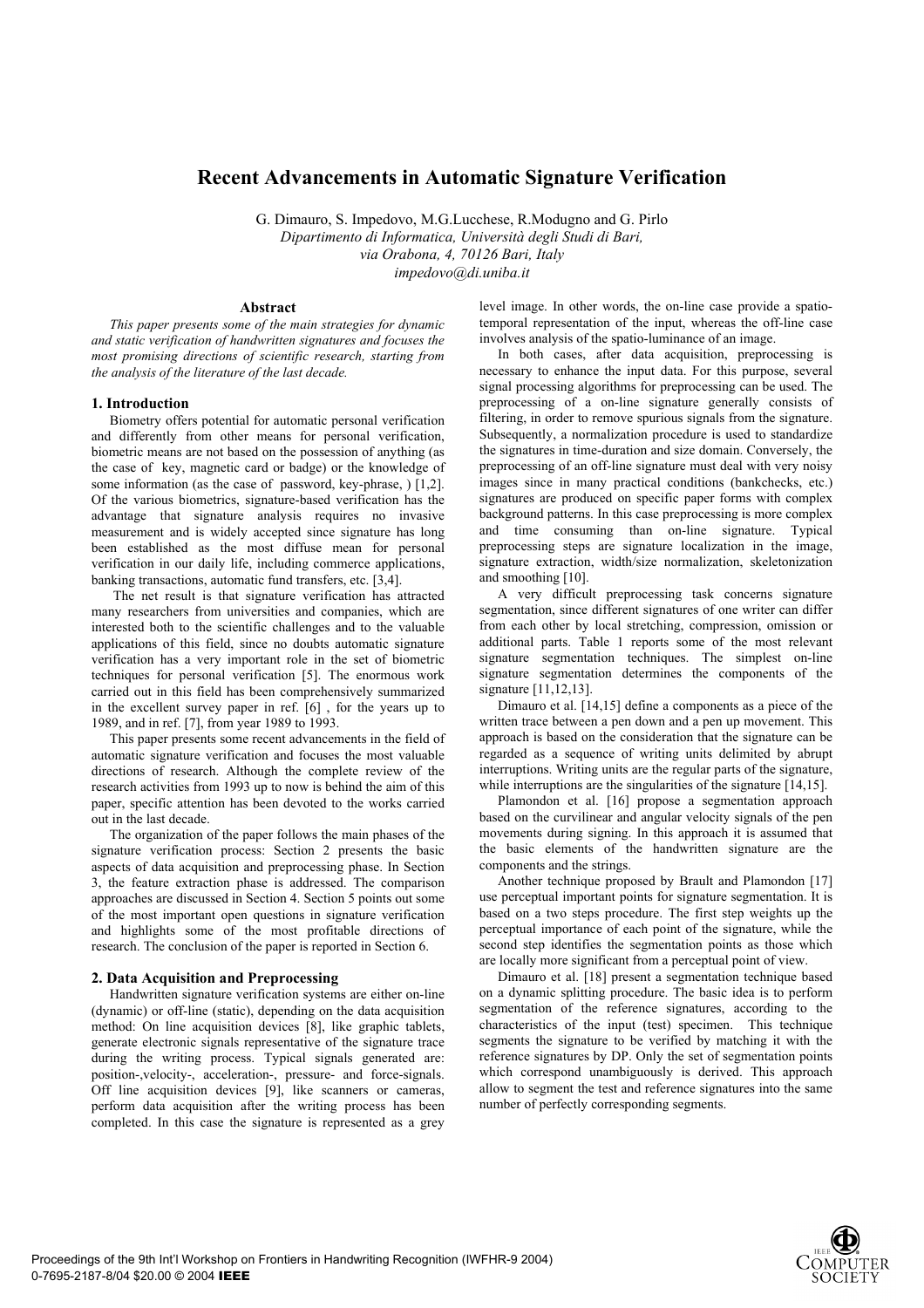| Segmentation by Pen-down/pen-up signals               | <b>On-line</b> | Herbst & Liu [11]; M. Castellano et al. [12]; C. Schmidt<br>and K.-F. Kraiss [13]; G. Dimauro et al. [14,15]. |
|-------------------------------------------------------|----------------|---------------------------------------------------------------------------------------------------------------|
| Segmentation by velocity signal analysis              | On-line        | R. Plamondon et al [16].                                                                                      |
| Segmentation by Perceptually relavant points.         | On-line        | J.J. Brault and R. Plamondon [17].                                                                            |
| <b>Dynamic Segmentation</b>                           | On-line        | G. Dimauro et al. [18].                                                                                       |
| <b>Segmentation by Connected Components</b>           | Off-line       | G. Dimauro et al. [19].                                                                                       |
| <b>Segmentation by Tree structure analysis</b>        | Off-line       | M. Ammar et al [20].                                                                                          |
| <b>Segmentation by Statistics of Directional Data</b> | Off-line       | R.Sabourin and R.Plamondon [21].                                                                              |

**Table 1. Signature Segmentation Techniques** 

Concerning off-line signature segmentation, the simplest approach is based on the identification of connected components, by a contour following algorithms [19].

Ammar et al. [20] describe a signature by a tree structure which identifies fundamental segments in the static image. In this approach the signature is segmented horizontally into zones and vertically into elements, by the analysis of projection histograms.

Sabourin and Plamondon [21] present a new version of centroidal linkage region growing with merging algorithm, using the statistics of directional data. The approach permits the extraction of textured regions characterized with local uniformity in the orientation of the gradient.

## **3. Feature Extraction**

Two types of features can be used for signature verification: parameters or functions [6]. When parameters are used as features, the signature is characterized as a vector of elements, each one representative of the value of a feature. When functions are used as features, the signature is characterized in terms of a time-function, whose values constitute the feature set.

In general, function features allow better performance than parameters, but they usually require time-consuming matching procedures. Table 2 presents some of the most diffuse features considered in the literature for signature verification. Velocity is generally considered to be more informative than position and acceleration for dynamic signature verification. Pressure and force functions have been also used frequently and specific devices have been developed to capture them directly during the signing process. In the literature several hundreds parameters have been proposed for signature verification. Table 3 reports some of the most diffuse parameters considered in the literature as features. Some of them are obtained from time-function

signals of the signature, and are specifically devoted to on-line signature verification. The average (AVE) , the root mean square (RMS), the maximum (MAX) and minimum (MIN) values are generally derived from the position, displacement, speed and acceleration time-functions representative of a signature [31,32]. Other parameters are determined as coefficients obtained from mathematical transforms. Fourier-, Hadamard- and Wavelet- transforms have been proposed for on-line and off-line signature verification on-line and off-line signature verification [12,33,23,34,35,36,37]. Other typical parameters for on-line signature verification describe the signature apposition process, as total signature time duration, pen-down time ratio, number of pen-lifts (pen-down, pen-up), etc [31,32].

Concerning off-line signatures, in which dynamic information is not available, many parameters can be extracted from the geometric analysis of signatures. Some of the most diffuse parameters are the signature image area, the signature height and width, the ratio between the signature length and its width, the ratio between middle zone width and signature width, the number of characteristics points (end-points, cross-points, cusps, etc.), number of loops, the presence of the lower zone parts, the number of elements in the signature [20,41,42]. Projections–based features include the number of vertical/horizontal projection peaks, the value of maximum of the vertical/horizontal projections [41]. Also global and local slant-based and orientation-based features have been used [20]. The main contour-based features used concerns the use of parameters extracted from signature envelope and outlines [43,44]. Also grid-based features have been used, in this case the signature image is divided into rectangular regions and inkdistribution in each region is evaluated [40,41]. Finally, texturebased features have been considered, which are based on the cooccurrence matrices of the signature image [41].

| <b>Position</b>           | On-line/Off-line | Y. Sato and K. Kogure [22]; Q.-Z. Wu et al. [23]; Y.<br>Mizukami et al [24]. |
|---------------------------|------------------|------------------------------------------------------------------------------|
| <b>Velocity</b>           | On-line          | O.-Z-Wu [23]; G. Lorette and R. Plamondon [25].                              |
| Acceleration              | On-line          | N.M. Herbst and C.N.Liu [11]; C.N. Liu et al. [26]; J.S.Lew<br>[27]          |
| Direction of pen movement | On-line          | Y. Yoshimura at al. [28,29].                                                 |
| <b>Pressare</b>           | On-line          | Y. Sato and K. Kogure [22].                                                  |
| Forces                    | <b>On-line</b>   | H.D Crane & J.S. Ostrem [30].                                                |

**Table 2. Functions**

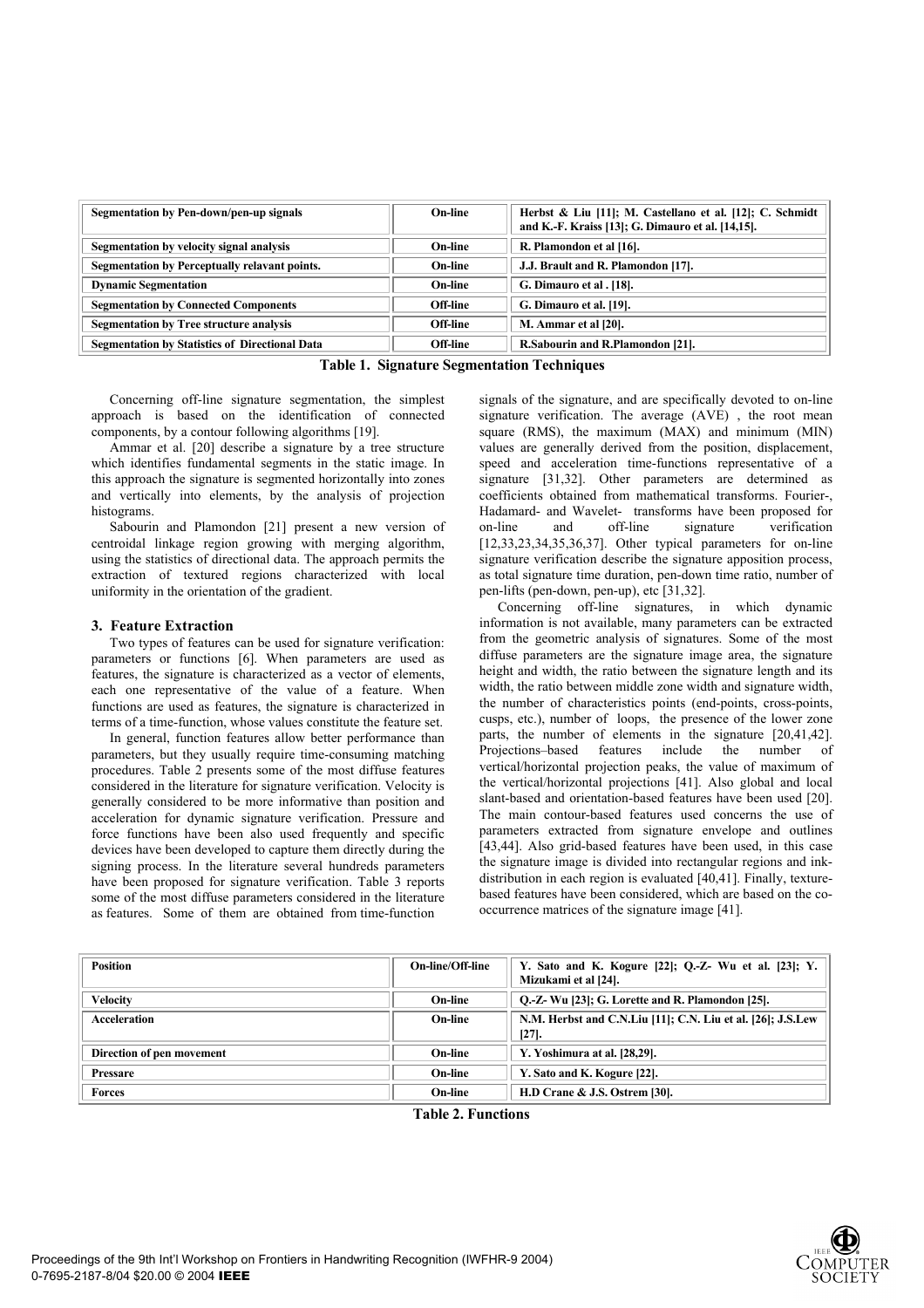| <b>Acceleration</b><br>Position.<br>Displacement.<br>Speed.<br>AVE/RMS/MAX/MIN of Position, Displacement, Speed,<br><b>Acceleration</b> | On-line          | L.L. Lee et al. [31]; W. Nelson et al. [32].                                                          |
|-----------------------------------------------------------------------------------------------------------------------------------------|------------------|-------------------------------------------------------------------------------------------------------|
| Positive/Negative time duration of Position, Displacement,<br><b>Speed, Acceleration</b>                                                | On-line          | L.L. Lee et al. [31]; W. Nelson et al. [32].                                                          |
| X-Y correlation of Position, Displacement, Speed,<br><b>Acceleration</b>                                                                | <b>On-line</b>   | W. Nelson [32].                                                                                       |
| <b>Fourier Transform</b>                                                                                                                | On-line/Off-line | M. Castellano et al. [12, 33]; Wu et al. [23]; C.F. Lam &<br>D. Kamins [34]; G. Dimauro at al. [35].  |
| <b>Hadamard Transform</b>                                                                                                               | <b>Off-line</b>  | Nemcek and Lin [36.].                                                                                 |
| <b>Wavelet Transform</b>                                                                                                                | <b>On-line</b>   | D. Letjman and S. George [37].                                                                        |
| <b>Total signature time duration</b>                                                                                                    | <b>On-line</b>   | L.L.Lee et al. [31]; W. Nelson et al. [32].                                                           |
| Pen-down time ratio                                                                                                                     | <b>On-line</b>   | W. Nelson at al. [32].                                                                                |
| <b>Number of PenUps/Pen Downs</b>                                                                                                       | On-line          | L.L.Lee et al. [31].                                                                                  |
| <b>Direction-based</b>                                                                                                                  | On-line/Off-line | W. Nelson at al. [32]; Xu-Hong Xiao [38]; K. Huang &<br>Hong Yan [39]; R. Sabourin and Drouhard [40]. |
| <b>Geometric-based</b>                                                                                                                  | Off-line         | M. Ammar [20]; H. Baltzakis, N. Papamarkos [41]; R.<br>Sabourin [42].                                 |
| <b>Projection-based</b>                                                                                                                 | Off-line         | H. Baltzakis, N. Papamarkos [41]                                                                      |
| <b>Slant-based</b>                                                                                                                      | <b>Off-Line</b>  | <b>M. Ammar et al. [20].</b>                                                                          |
| <b>Orientation-based</b>                                                                                                                | Off-Line         | R. Sabourin [42].                                                                                     |
| <b>Contour-based</b>                                                                                                                    | <b>Off-line</b>  | H. Cardot et al. [43]; R. Bajaj and S. Chaudhury [44].                                                |
| Grid-based                                                                                                                              | <b>Off-line</b>  | R. Sabourin [40]; H. Baltzakis, N. Papamarkos [41].                                                   |
| <b>Texture-based</b>                                                                                                                    | <b>Off-line</b>  | H. Baltzakis, N. Papamarkos [41].                                                                     |

## **Table 3. Parameters**

#### **4. Comparison**

In the comparison process the authenticity of the test specimen is evaluated by matching its features against those stored in the knowledge-base. This process produces a single response given in the form of a Boolean value which states the authenticity of the test signature.

Concerning the information in the knowledge base, two different approaches can be considered. The first approach is based on the use of a single template of genuine specimen, for each writer. In this case, the main problem concerns the development of a prototype of genuine signature. Wirts [45] and Schmidt and Kraiss [13] presented new approaches for the development of the optimal average prototype for a signer. The second approach is based on using a set of genuine signatures for reference. In this case the main problem concerns with the choice of an optimal number of reference signatures and the selection of the optimal set of genuine signatures to be used for reference, among those available.

Yoshimura et al. [28] verified that three specimens are sufficient to be representative. They also proposed a system which selects three signatures out of the reference writings. The selection is achieved by clustering the reference signatures into three clusters and selecting one specimen with minimax property from each cluster. Personal threshold is determined by the worst matching result , obtained by comparing the reference signatures with each other, taken two-by-two.

Moreover, in the case in which  $N_r$  signature are available for reference, several matching strategies can be adopted to compare the test signature  $S_t$  against the reference signatures  $S_t$ ,  $r=1,2,...,N_r$  [2]:

wholistic matching, that consists of matching the test signature  $S_t$  against each one of the  $N_r$  reference signatures,

considered as a whole. In this case the matching between two signatures is performed by considering each signature entirely;

- *regional matching* , that consists of matching the test signature  $S_t$  against each one of the  $N_r$  reference signatures. In this case the matching between two signature is performed region by region, since each signature is considered by parts;
- *multiple regional matching*, that consists of matching each region of the test signature  $S_t$  against each one of the corresponding regions of the  $N_r$  reference signatures. In this case the test signature is judged to be a genuine specimen if a suitable number of segments are found to be genuine. This approach allows a regional evaluation of the signature without requiring a large set of reference signatures.

Furthermore, each comparison technique is based on a suitable similarity (or dissimilarity) measure. Some of the most diffuse matching techniques are reported in Table 4. When parameters are used as features, the Euclidean distance is the most diffuse matching strategy [14,15,19,48]. When functions are considered, the matching techniques must take into account the variations of signal duration from one signature to another. Furthermore, random variations due to the writer's pauses or hesitations can create portions of signals, such as deletions, additions and gaps, which complicate the problem of matching. Elastic matching is one of the most common matching methods used for this purpose, since it allows the compression or expansion of the time axis of two signatures in order to match two specimens in such way as to obtain the minimum of a given distance value [14,16,28,29,49,50]. A match among regional correlation, dynamic time warping and skeletal tree matching for signature verification has not shown the superiority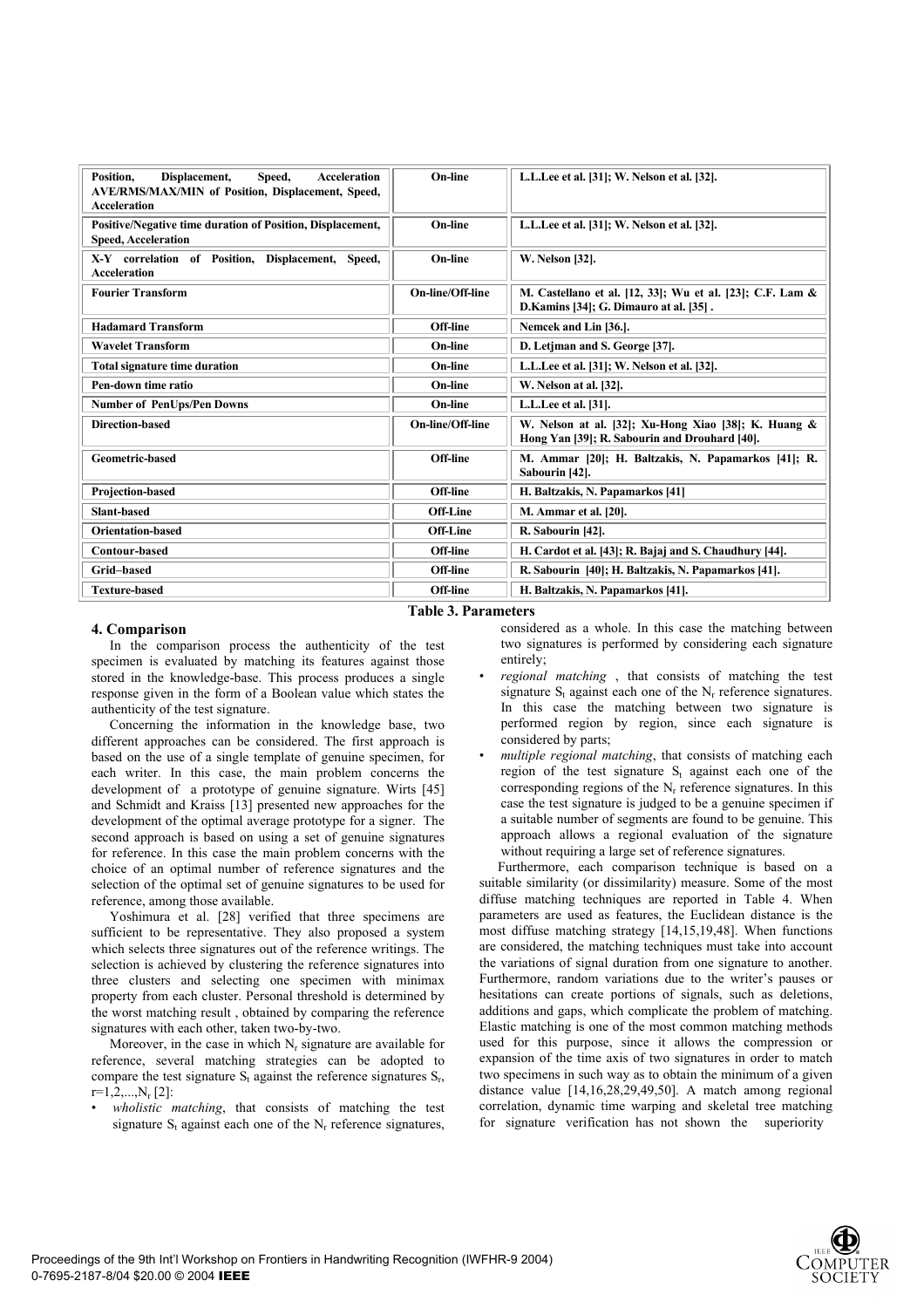| <b>Euclidean Distance</b>   | <b>On-line/Off-line</b> | G. Dimauro et al. [14, 15, 19]; R. Sabourin et al [48].                                                                                                     |
|-----------------------------|-------------------------|-------------------------------------------------------------------------------------------------------------------------------------------------------------|
| Elastic matching            | <b>On-line</b>          | G. Dimauro et al. [14]; R. Plamondon et al [16];<br>I. Yoshimura [28,29]; B. Wirtz [49]; M. Perizeau and R.<br>Plamondon [50].                              |
| <b>Regional Correlation</b> | <b>On-line</b>          | M. Perizeau and R. Plamondon [50].                                                                                                                          |
| <b>Tree Matching</b>        | <b>On-line</b>          | M. Perizeau and R. Plamondon [50].                                                                                                                          |
| <b>Relaxation Matching</b>  | Off-line                | K. Huang and H. Yan [39].                                                                                                                                   |
| <b>Split-and-Merge</b>      | <b>On-line</b>          | O.Z. Wu et al. [51].                                                                                                                                        |
| <b>String Matching</b>      | <b>On-line</b>          | A. K. Jain et al [52].                                                                                                                                      |
| <b>Neural Network</b>       | <b>On-line/Off-line</b> | X.-H.Xiao and G. Leedham [38]; R. Sabourin and J.P.<br>Drouhard [40]; H. Cardot et al. [43]; S. Barua [53]; L.Y.<br>Tseng et al. [54]; C. Quek et al. [55]. |
| <b>HMM</b>                  | <b>On-line</b>          | L. Yang et al. [56, 57]; M. Fuentes et al. [58]; R. Kashi et al.<br>$[59]$ .                                                                                |

**Table 4. Comparison Techniques**

of any of them [50]. Other approaches are based on relaxation matching [39], split-and-merge mechanisms [51] and stringmatching [52]. Neural Networks [38,40,43,53,54,55] and Hidden Markov Model [56,57,58,59] have been also widely used for matching. Although neural networks have shown capabilities in generalization, the main drawback of this approach derives from the need of large amounts of genuine and forgery signatures, that are not always available [46]. For this purpose, the use of syntactically generated signatures has also been proposed [47]

## **5. Handwritten Signature Verification: Open Questions for the Next Future**

Notwithstanding the enormous work carried out in the field of signature verification, several questions still remains unresolved. New solutions to these problems will determine the conditions under which the signature verification systems of the next future will be developed.

The selection of the most suitable set of feature for a signer is one of the relevant open questions. Genetic algorithms (GA) have been recently used for this purpose. Xuhua et al. [60] use a genetic algorithm to select the optimal set of the partial curves from a signature and features of each curve. The locations of partial curves and the features contained in the partial curves used for the verification are encoded into the chromosome.

Another promising area of research concerns multi-expert verification. Several approaches have been recently proposed which combine hard [35] or soft [16, 43] decisions. Furthermore, different multi-expert architectures have been proposed based on parallel [16,61], serial [18, 62] or hybrid strategies [63].

Plamondon et al. [16] tries to combine both a parameter and a function approach. They developed a multilevel signature verification system that uses one representation of the signature based on global parameters and two function-based representations.

Cardot et al. [62] proposed a on-line signature verification based on a two-stages serial procedure. The first stage deals with shape-features and it is suitable for fast rejection of poor forgeries. If the signature is not rejected at the first stage, it is fed to the second stage which matches the test and the reference signatures using a dynamic-based distance measure.

Cordella et al. [63] present a hybrid system based on three verification levels. The first and the second level are decision stages, the last level is the decision combination stage. At each decision stage, if the test signature is considered a forgery the verification process stops, otherwise the next stage is activated.

Stroke-based approaches is a specific class of multi-expert systems. Stroke-based verification can lead to lower error rates compared to global approaches, since much personal information is conveyed in specific parts of the signature and cannot be detected when the signature is viewed as a whole [6,12,13,14,15,17,18,19,20,47].

For instance, Dimauro et al. [15] proposed a parallel multiexpert system for signature verification, based on a local verification strategy, which applies spectral analysis on signature components.

Another stroke-oriented verification strategy proposed by Dimauro et al. [18] uses a dynamic segmentation procedure. From the analysis of each reference signature and the test signature, a set of coupled strokes is obtained and, for each of them, a regional threshold is evaluated. The verification process follows a two-level strategy. At the first level, the segmentation results are used to perform a fast rejection of poor forgeries. At the second level, each stroke of the test signature is matched against each corresponding stroke of the reference signatures by an elastic matching procedure and the overall result is used to judge the whole signature.

Di Lecce et al. [64] perform on-line signature verification combining by majority voting the hard decisions provided by three experts. The first expert uses shape-based features and performs signature verification by a wholistic analysis. The second and third experts use speed-based features and perform signature verification by a regional analysis.

Another fundamental problem concerns the analysis of signature stability/variability and of the related aspects, like signature complexity and reproducibility. In fact signature variability is a critical aspect which can significantly affect the performance of a verification system. Two kinds of variability should be considered, in handwritten signatures [65,66,67]:

- Short-time variability depends on the psychological condition of the writer and on the writing conditions;
- Long-time variability depends on modification of the physical writing system of the signer (arm and hand, etc. ) as well as on modification of his motor program.

Brault and Plamondon [68] estimate the difficulty in reproducing the signature process. The method derives a model of what a typical imitator must do to copy dynamically any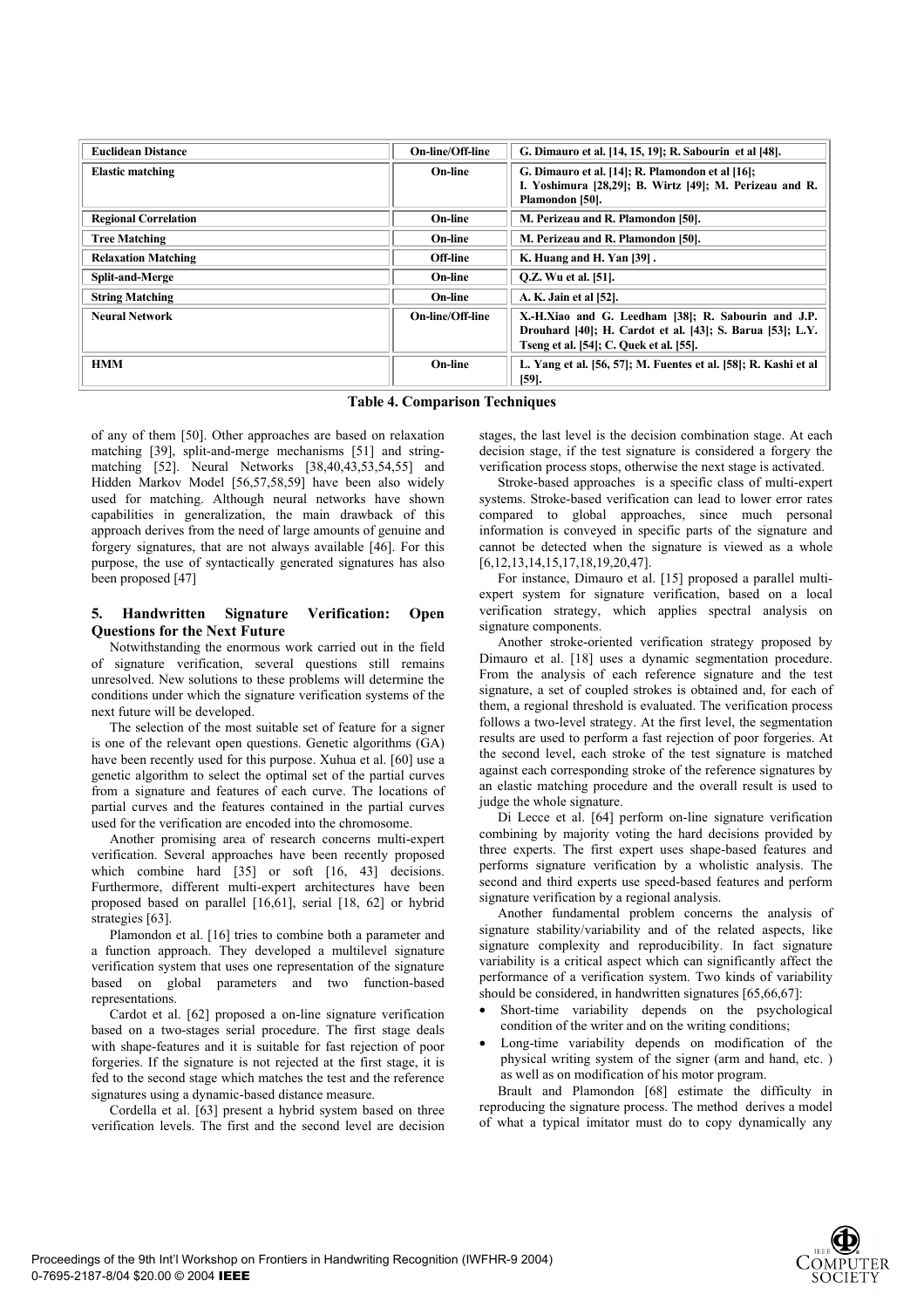signature. A specific difficulty coefficient is then numerically estimated for a given signature. This coefficient allows an a priori quantitative estimation of the difficulty that could be experience by a typical imitator in reproducing dynamically a particular signature. The basic idea is to divide the task of imitating the signature into several overlapping subtasks. Each subtask concerns the imitation of a singular stroke (angular or curvilinear) of the signature, and consists of three steps performed serially: perception, preparation and execution.

Another work related to variability in dynamic signatures has been proposed by Wu et al. [69]. They present several distortion measurement schemes for dynamic signature verification. The total distortion between two signatures is a combination of both static and dynamic distortions.

Congedo et al. [70] proposed a new approach to measure the stability of signatures by the analysis of local stability in the signing process. A signature stability index is derived from the analysis of deformations among signatures, carried out by multiple comparisons (by elastic matching) between genuine signatures of a writer. Di Lecce et al. [71] use the index of local stability for selecting the best set of genuine signatures, to be considered for reference. From the set of genuine signature available, the subset of signatures which the highest stability correlation is selected. The same approach also allows, for each signer, do define the most profitable function feature in which the signatures are more stable, and consequently more difficult to imitate.

More recently, the degree of stability of a region of the signature has been used to weight the relevance of that region in signature verification. Dimauro et al [72] use the average stability of a stroke to weight the stroke relevance in the process of signature verification. They show that superior results in stroke-oriented verification can be achieved by balancing the decisions obtained at the stroke level according to degree of stability of the strokes.

Finally, performance evaluation of signature verifiers is still an open problem. Although several SVSs have FRR and FAR ranging from 2% to 5% [3], systems developers cannot compare their results due to the lack of a widely accepted protocol for experimental tests, as well as the absence of large, public signature databases [3,4,5].

#### **6. Conclusion**

Automatic signature verification is very attractive both from scientific and technological point of view. In this paper the main aspects related to process of signature verification are discussed, with specific attention devoted to the works carried out in the last decade. A useful bibliography is also provided for interested readers.

#### **References**

- [1] Proc of Workshop on Biometric Authentication ECCV'02.
- [2] G. Pirlo, "Algorithms for Signature Verification", in Fundamentals in Handwriting Recognition, ed. S. Impedovo, Springer Verlag, Berlin, 1994, pp. 433-454.
- [3] R. Plamondon, S.N. Srihari, "On-line and off-line handwriting recognition: A Comprehensive Survey", IEEE T-PAMI, , Vol. 22, n. 1, 2000, pp. 63-84.
- [4] R. Plamondon (ed.), Progress in Automatic Signature Verification, World Scientific Publ., Singapore, 1994.
- [5] B. Wirtz, "Technical Evaluation of Biometric Systems", Proc. of ACCU '98, Hong Kong, 1998.
- [6] R.Plamondon and G.Lorette, "Automatic signature verification and writer identification: The state of the art", Pattern Recog. Vol. 22, n . 2 , 1989, pp. 107 131.
- [7] F. Leclerc, R.Plamondon, "Automatic signature verification: The state of the art 1989-1993",*IJPRAI*, V.8, n.3, 1994,pp. 643-660.
- [8] C.A.Higgins and D.M.Ford, "Stylus driven interfaces-The electronic paper concept", Proc. ICDAR 1991,pp.853-862.
- [9] S.Impedovo, L.Ottaviano, S.Occhinegro,"Optical character recognition-A survey",*IJPRAI*,Vol.5,n.1-2,1991, pp. 1-24.
- [10] T.Pavlidis, Algorithms for Graphics and Image Processing, Springer Verlag, Berlin, 1982.
- [11] N.M.Herbst and C.N.Liu, "Automatic signature verification based on accelerometry", IBM J. Res. and Dev 1977, pp.245-253.
- [12] M.Castellano, G.Dimauro, S.Impedovo, G.Pirlo, "On line signature verification system through stroke analysis", in Proc. AFCET, 1990, pp. 47 53.
- [13] C. Schmidt, K.-F. Kraiss, "Establishment of personalized templates for automatic signature verification", Proc. ICDAR '97, IEEE Press, pp. 263-267.
- [14] G.Dimauro, S.Impedovo, G.Pirlo, "A stroke-oriented approach to signature verification", in From Pixels to Features III - Frontiers in Handwriting Recognition, S. Impedovo and J.C.Simon eds., Elsevier Publ., 1992, pp. 371-384.
- [15] G. Dimauro, S. Impedovo, G. Pirlo, "Component-oriented algorithms for signature verification", *IJPRAI*, Vol. 8, n. 3, 1994, pp. 771-794.
- [16] R.Plamondon, P.Yergeau and J.J.Brault, "A multi-level signature verification system", in From Pixels to Features III - Frontiers in Handwriting Recognition, S.Impedovo and J.C.Simon eds., Elsevier Publ., pp. 363-370, 1992.
- [17] J.J. Brault and R. Plamondon, "Segmenting handwritten signatures at their perceptually important points", IEEE T-PAMI, Vol. 15, n. 9, 1993, pp. 953-957.
- [18] G.Dimauro, S.Impedovo and G.Pirlo, "On-line Signature Verification by a Dynamic Segmentation Technique", in Proc. 3th IWFHR, Buffalo, May 1993, pp. 262-271.
- [19] G. Dimauro, S. Impedovo, G. Pirlo, "Off-line Signature Verification through Fundamental Strokes Analysis", in Progress in Image Analysis and Processing III, ed. S.Impedovo, World Scientific Publ., 1994, pp.331-337.
- [20] M.Ammar, Y.Yoshida and T.Fukumura, "Structural Description and Classification of Signature Images", Pattern Recog., Vol. 23, 7 , 1990, pp. 697-710.
- [21] R. Sabourin, R. Plamondon, "Segmentation of Handwritten Signature Images Using the Statistics of Directional Data" , Proc. 9th ICPR, Rome, Italy, Nov. 1988, pp. 282-285.
- [22] Y.Sato and K.Kogure, "On-line signature verification based on shape, motion and handwriting pressure", Proc. 6th ICPR, Munich, 1982, vol. 2, pp. 823-826.
- [23] Q.-Z.Wu, S.-Y.Lee, I.-C.Jou, "On-line signature verification based on logarithmic spectrum", Pattern Recognition, Vol. 31, No. 12, 1998, pp. 1865-1871.
- [24] Y.Mizukami, M.Yoshimura, H.Miike, I.Yoshimura, "An off-line signature verification system using an extracted displacement function", Pattern Recognition Letters,V.23,2002, pp.1569-1577.
- [25] G.Lorette and R.Plamondon, "On-line handwritten signature recognition based on data analysis and clustering", Proc. 7th ICPR, Montreal, 1984, vol. 2, pp. 1284-1287.
- [26] C.N. Liu, N.M. Herbst and N.J. Anthony, "Automatic Segnature Verification: System Description and Field Test Results", IEEE T-SMC, Vol . 9, 1979, pp. 35-38.
- [27] J.S.Lew, "Optimal accelerometer layouts for Data Recovery in Signature Verification", IBM J.Res.Dev., V.24,1980, pp.496-511.
- [28] I.Yoshimura and M.Yoshimura, "On-line signature verification incorporating the direction of pen movement-An experimental examination of the effectiveness", in From Pixels to Features III - Frontiers in Handwriting Recognition, S.Impedovo and J.C.Simon eds., Elsevier Publ., pp. 353-362, 1992.